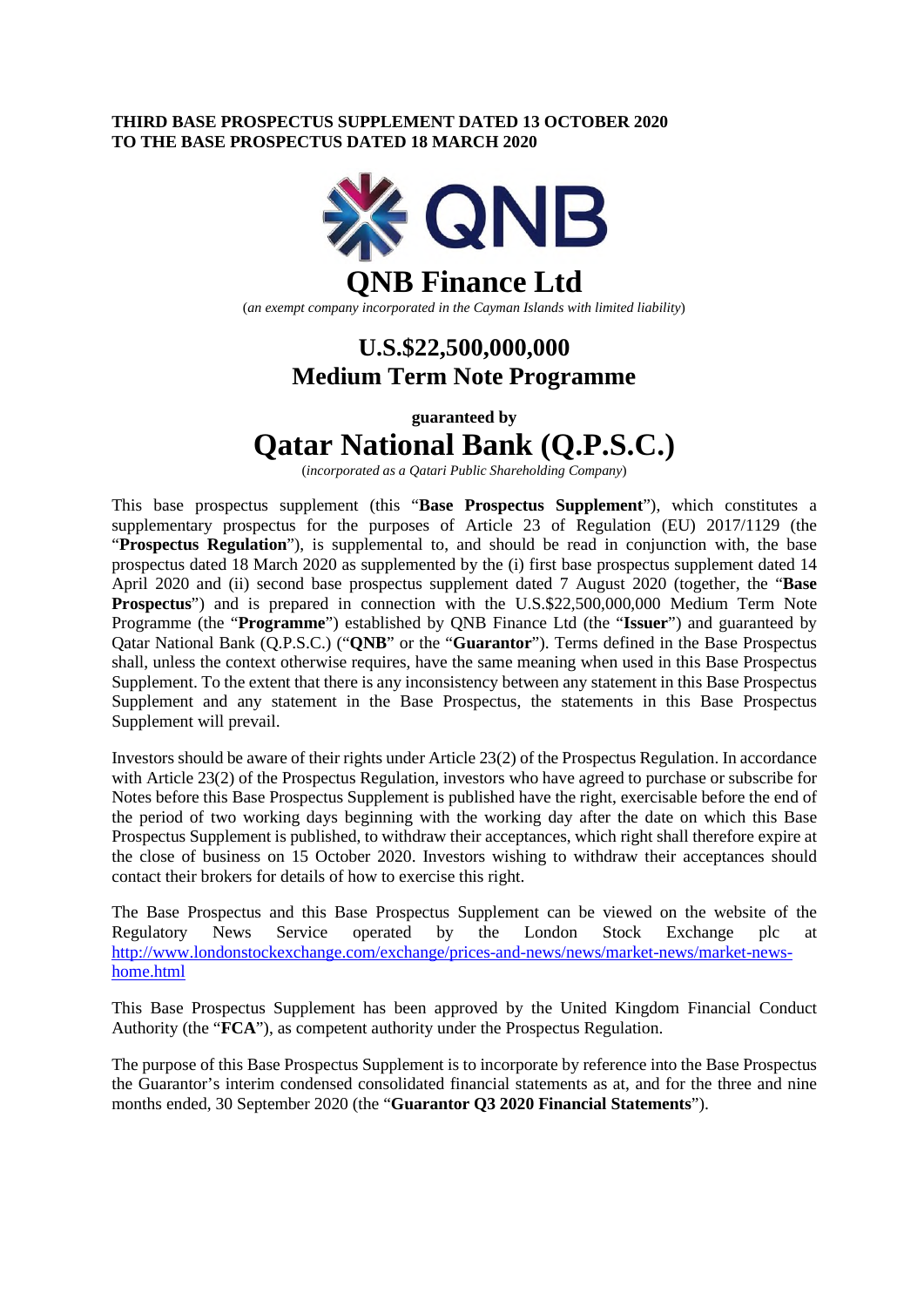### **IMPORTANT NOTICES**

The Issuer and the Guarantor each accepts responsibility for the information contained in this Base Prospectus Supplement. To the best of the knowledge of the Issuer and the Guarantor, the information contained in this Base Prospectus Supplement is in accordance with the facts and this Base Prospectus Supplement makes no omission likely to affect its import.

To the extent that there is any inconsistency between any statement in or incorporated by reference into the Base Prospectus by this Base Prospectus Supplement and any other statement in or incorporated by reference in the Base Prospectus, the statements in or incorporated by reference into the Base Prospectus by this Base Prospectus Supplement will prevail.

Save as disclosed in this Base Prospectus Supplement or in any document incorporated by reference in this Base Prospectus Supplement, no other significant new factor, material mistake or inaccuracy relating to information included in the Base Prospectus has arisen or been noted, as the case may be, since the publication of the Base Prospectus.

The web links included in this Base Prospectus Supplement are included for information purposes only and, other than in relation to the Guarantor Q3 2020 Financial Statements which are incorporated by reference into the Base Prospectus, the websites and their content are not incorporated into, and do not form part of, this Base Prospectus Supplement or the Base Prospectus.